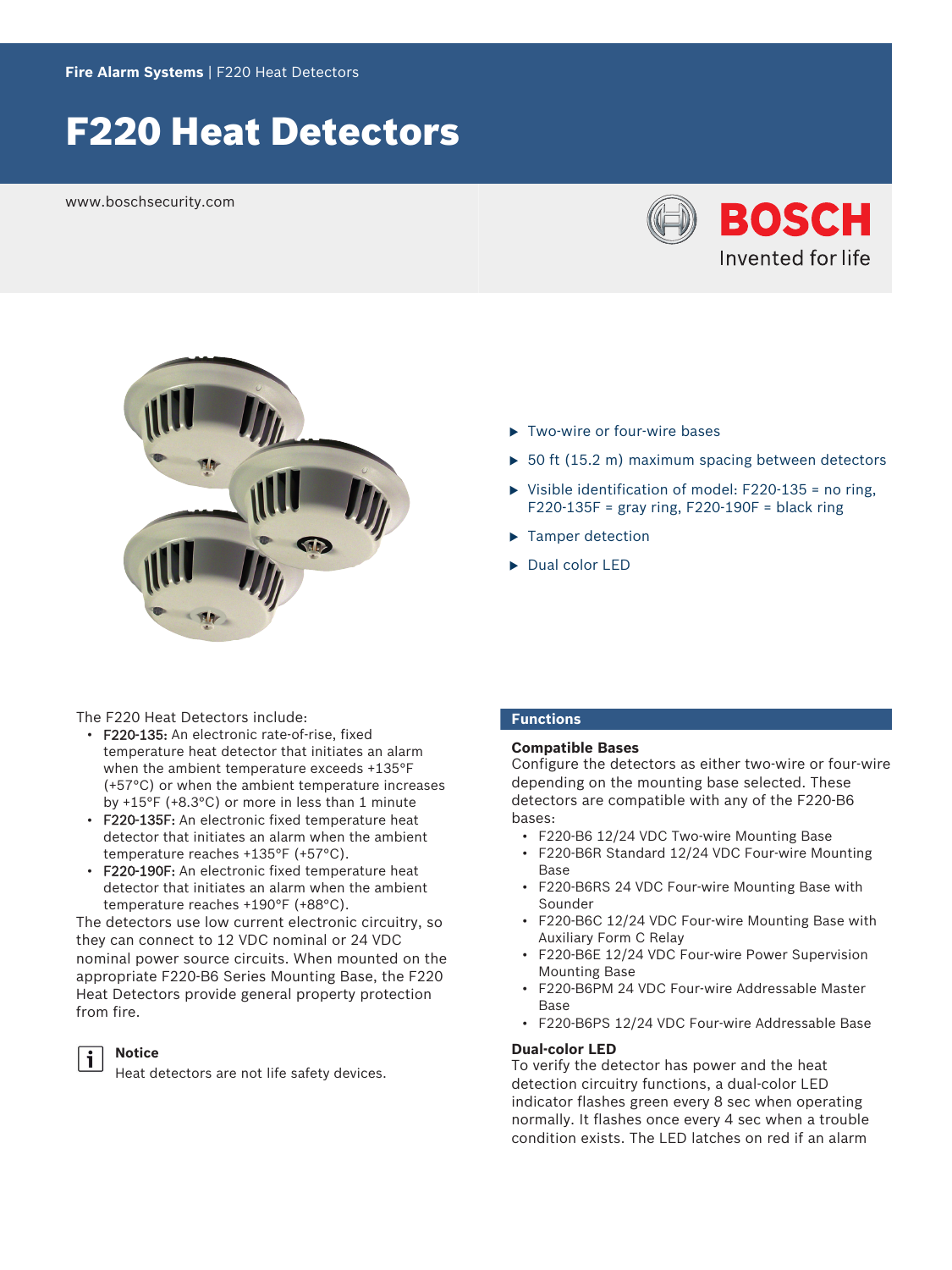occurs, allowing the user to easily verify individual detector alarms. Clear the alarm condition by interrupting power to the detector.

#### **Tamper Detection**

When detector heads are correctly installed in any of the F220‑B6 bases, the control panel initiates a trouble signal if a detector is removed from its base. A mechanical tamper lock comes with each base to inhibit unauthorized head removal.

#### **Supervision**

The control panel supervises two-wire systems. Supervision of four-wire system power is provided by an end-of-line (EOL) power supervision device such as a D275 or PAM-4, or an F220‑B6E Power Supervision Mounting Base and an EOL resistor as specified by the control panel manufacturer.

#### **Certifications and approvals**

| Region     | <b>Certification</b> |                                                            |
|------------|----------------------|------------------------------------------------------------|
| Europe     | CF.                  | 89/336/EEC, EN50130-4/A Sept 1998,<br>EN61000-6-3 Oct 2001 |
| <b>USA</b> | $\mathsf{U}$         | UQGS: Heat - Automatic Fire Detectors<br>(UL521)           |
|            | <b>FM</b>            | F <sub>220</sub> Heats                                     |
|            | <b>CSFM</b>          | see our website                                            |
|            | NYC-<br><b>MFA</b>   | $117 - 05 - F$                                             |
|            | <b>MSFM</b>          | 2200 Sep 2008                                              |
| Hong Kong  | <b>HKFSD</b>         | J-002/C/067                                                |

# **Installation/configuration notes**

#### **Compatible Control Panels**

Addressable Systems: These detectors are compatible with addressable systems controlled by D9412GV2, D7412GV2, D9412G, or D7412G Control Panels or the D9124 Fire Alarm Control Panel when used with the F220‑B6PM or F220‑B6PS Addressable Detector Bases.

Two-wire: Bosch Security Systems, Inc. makes no claim written, oral, or implied that these detectors work with any two-wire control panels except those specified in the Control Panel Compatibility chart in the Technical Service Note (P/N: 4998148185). Four-wire: Thes detectors are compatible with all UL Listed four‑wire control panels. For proper end-of-line (EOL) resistor selection, see the control panel's installation instructions.

#### **Mounting the Bases**

**Notice**



Consult NFPA 72 for proper detector placement.

Depending on local regulations, the bases can be surface mounted directly on four-inch square or octagonal electrical boxes and single-gang switch boxes.



# **Notice**

The volume of any electrical box used should be adequate to accommodate the number and size of conductors as specified by the National Electrical Code or any local authorities having jurisdiction (AHJ).

#### **End-of-Line Power Supervision**

Loop supervision requires one D275 or PAM-4 or F220‑B6E per loop when using F220‑B6R/B6C bases and is accomplished by the control panel.

#### **Wiring the Bases**

For detailed wiring instructions, see the F220 Series Detectors with F220‑B6/C/E/R Bases Installation Instructions, the F220 Series Detectors with F220‑B6RS Bases Installation Instructions, or the F220‑B6PS/M Installation Instructions.

#### **Parts included**

| Quanti | Component                     |
|--------|-------------------------------|
|        | Detector head with dust cover |

#### **Technical specifications**

#### **Electrical**

| Current (alarm):<br>(detector head only) | 20 mA minimum at 8.5 VDC;<br>35 mA maximum at 32 VDC                 |  |
|------------------------------------------|----------------------------------------------------------------------|--|
| Current (start-up<br>\standby):          | 0.12 mA maximum at 35 VDC                                            |  |
| Maximum RMS Ripple:                      | 25% of DC input                                                      |  |
| Power-up Time:                           | 22 sec maximum                                                       |  |
| Voltage (standby)                        |                                                                      |  |
| F220-B6:                                 | 8.5 VDC to 32.0 VDC                                                  |  |
| F220-B6C/-B6R/-B6E:                      | 10.0 VDC to 30.0 VDC                                                 |  |
| F220-B6RS:                               | 16.0 VDC to 30.0 VDC                                                 |  |
| $F220 - B6PM$                            | 18.9 VDC to 28.0 VDC                                                 |  |
| F220-B6PS:                               | With D299: 18.9 VDC to 28.0 VDC<br>Without D299: 9.6 VDC to 28.0 VDC |  |
|                                          |                                                                      |  |

### **Environmental**

| Relative Humidity:                 | 0% to 95% non-condensing       |
|------------------------------------|--------------------------------|
| Temperature<br>(normal operating): | +32°F to +100°F (0°C to +38°C) |

Note: The normal environment where these detectors are installed should be within the specified normal operating temperature limits.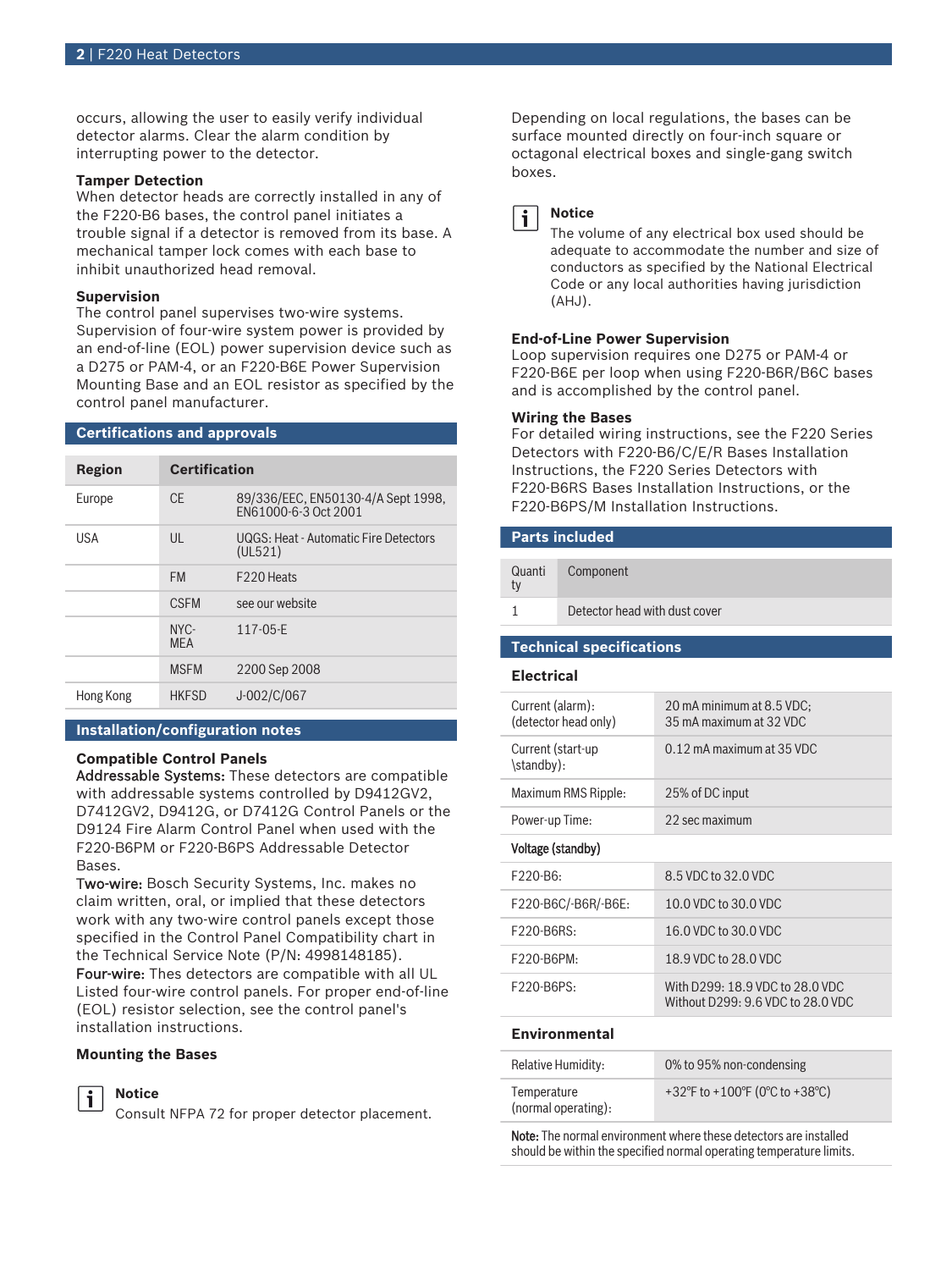### **Mechanical**

| Color:                               | <b>White</b>                                                  |
|--------------------------------------|---------------------------------------------------------------|
| <b>Dimensions</b><br>(diameter x H): | 6.75 in. x 2.25 in. $(17.1 \text{ cm} \times 6.4 \text{ cm})$ |

#### **Trademarks**

All hardware and software product names used in this document are likely to be registered trademarks and must be treated accordingly.

#### **Ordering information**

# **F220‑135 Electronic Rate‑of‑Rise/Fixed Temperature (+135°F [+57°C]) Heat Detector**

Rate-of-rise/fixed temperature heat detector head only; requires base. Order number **F220-135**

# **F220‑135F Electronic Fixed Temperature (+135°F [+57°C]) Heat Detector**

Fixed temperature heat detector head only; requires base.

Order number **F220-135F**

# **F220‑190F Electronic Fixed Temperature (+190°F [+88°C]) Heat Detector**

Fixed temperature heat detector head only; requires base.

Order number **F220-190F**

# **Accessories**

# **D275 Power Supervision Module**

Line supervision device for four-wire fire detection circuits

Order number **D275**

# **DRA‑5 Remote Annunciator (5 VDC)**

Designed to provide remote annunciation of alarms for a number of Bosch smoke and heat detectors Order number **DRA-5**

# **DT‑2 Detector Removal Tool**

Use the DT‑2 to remove, replace, or test the detector head Order number **DT-2**

# **F220‑B6 12/24 VDC Two‑wire Base**

Standard base for two‑wire (12 VDC or 24 VDC system) applications. Order number **F220-B6**

# **F220‑B6R Standard 12/24 VDC Four‑wire Base**

Standard base for four‑wire (12 VDC or 24 VDC) detector systems. Order number **F220-B6R**

### **F220‑B6RS 24 VDC Four‑wire Detector Base with Sounder**

Four-wire detector base with sounder for use with the F220 Photoelectric Smoke and Heat Detectors. Order number **F220-B6RS**

# **F220‑B6C 12/24 VDC Four‑wire Base with Auxiliary Form C Relay**

Four‑wire base with a normally‑open (NO) alarm loop relay and a set of auxiliary contacts (Form C). Order number **F220-B6C**

# **F220‑B6E 12/24 VDC Four‑wire Power Supervision Base with End‑of‑line Power Monitoring Relay**

Four‑wire base with a normally‑open (NO) alarm relay and an EOL power supervision relay. Order number **F220-B6E**

# **F220‑B6PM 24 VDC Four‑wire Addressable Multiple Detector Base**

The multiple detector base provides an address on the FACP data expansion circuit for its detector and up to an additional 19 detectors. It accepts the F220 Photoelectric Smoke Detector Heads and Heat Detector Heads. Order number **F220-B6PM**

# **F220‑B6PS 12/24 VDC Four‑wire Addressable Single Detector Base**

The single detector base provides an address on the FACP data expansion circuit for its detector. It accepts the F220 Photoelectric Smoke Detector Heads and Heat Detector Heads.

Order number **F220-B6PS**